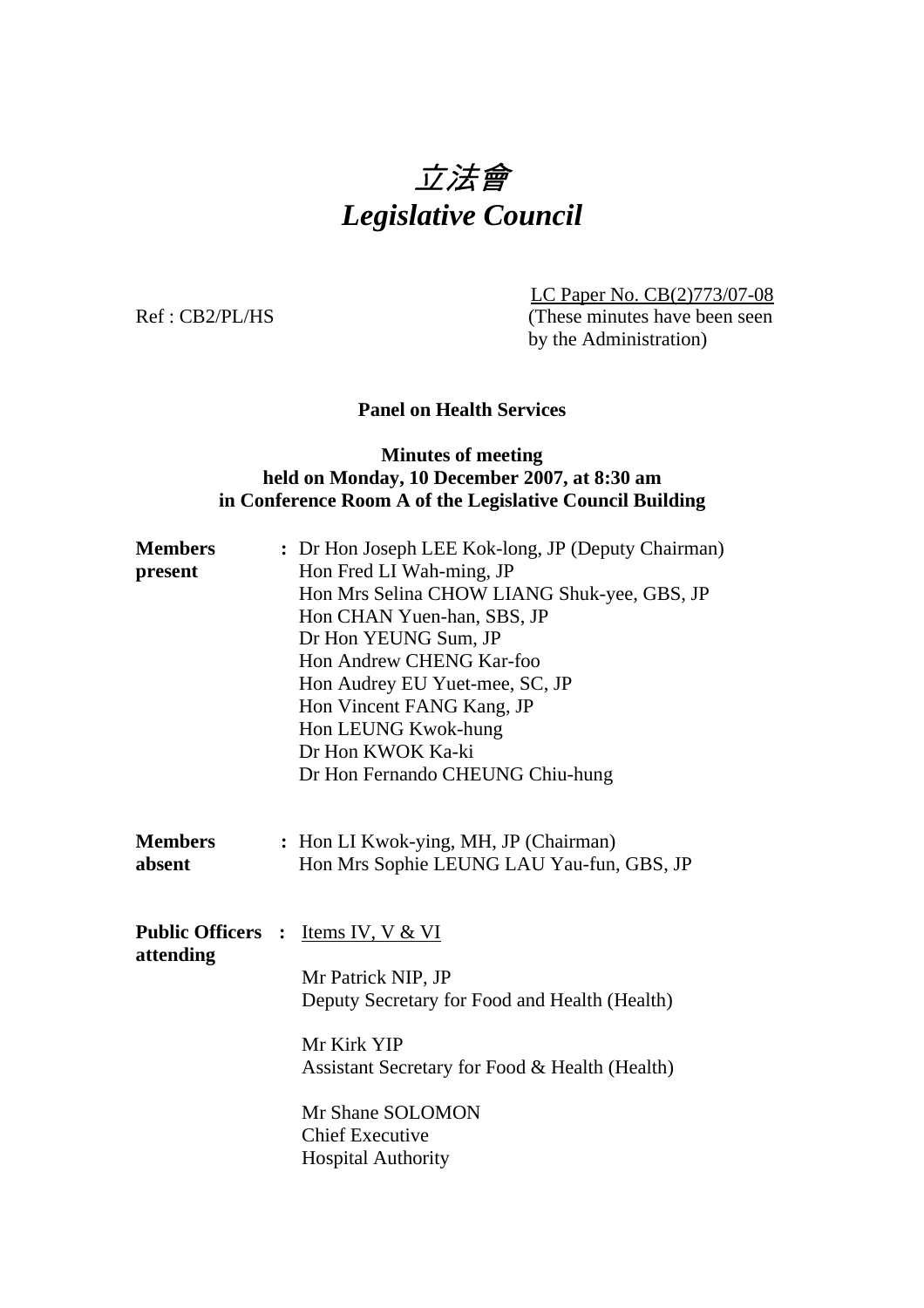|                               | $-2$                                                                                      |
|-------------------------------|-------------------------------------------------------------------------------------------|
|                               | <b>Item IV</b> only                                                                       |
|                               | Dr W L CHEUNG<br>Director (Cluster Services)<br><b>Hospital Authority</b>                 |
|                               | Dr K M CHOY<br><b>Chief Manager (Service Transformation)</b><br><b>Hospital Authority</b> |
|                               | <b>Item V only</b>                                                                        |
|                               | Dr P Y LEUNG<br>Director (Quality & Safety)<br><b>Hospital Authority</b>                  |
|                               | <b>Item VI only</b>                                                                       |
|                               | Ms Nancy TSE<br>Director (Finance)<br><b>Hospital Authority</b>                           |
| <b>Clerk</b> in<br>attendance | : Miss Mary SO<br>Chief Council Secretary (2) 5                                           |
| <b>Staff</b> in<br>attendance | : Ms Amy YU<br>Senior Council Secretary (2) 3                                             |
|                               | Ms Sandy HAU<br>Legislative Assistant (2) 5                                               |

## **I. Confirmation of minutes**

Action

(LC Paper No. CB(2) 504/07-08)

The minutes of the meeting held on 12 November 2007 were confirmed.

# **II. Information paper(s) issued since the last meeting**

2. There was no information paper issued since the last meeting.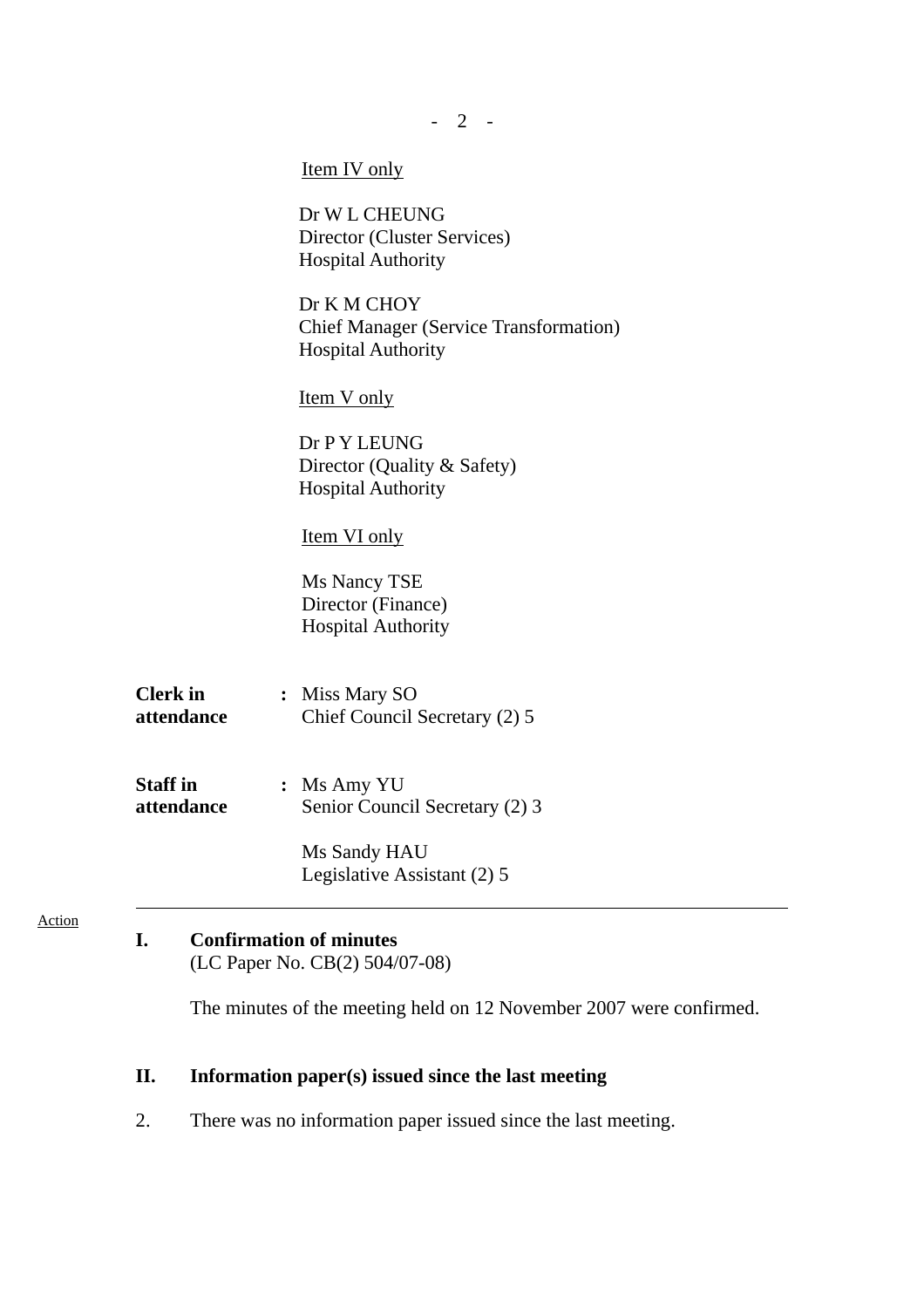#### **III. Discussion items for the next meeting**

(LC Paper Nos. CB(2) 505/07-08(01) and (02))

3. Members agreed to discuss the following items at the next regular meeting to be held on 14 January 2008 -

- (a) Allocation of resources among hospital clusters by the Hospital Authority; and
- (b) promotion of healthy eating in restaurants.

The Deputy Chairman said that as agreed at the last meeting, deputations would be invited to give views on item (a).

4. Dr KWOK Ka-ki asked when the Administration would release the consultation paper on health care reform and supplementary financing arrangements. Deputy Secretary for Food and Health (Health) (DSFH(Health)) advised that the Administration planned to do in early 2008. It was the Administration's intention to brief members of the Panel in the first instance upon the issue of the consultation paper.

#### **IV. Cataract surgeries programme**  (LC Paper No. CB(2)505/07-08(03))

5. Director (Cluster Services), Hospital Authority (Director (CS), HA) briefed members, with the aid of a powerpoint, on a programme to provide subsidies for cataract surgeries for patients in HA so as to shorten waiting time, details of which were set out in the Administration's paper.

*Funding of the cataract surgeries programme* 

6. Mrs Selina CHOW said that in view of the growing demand for cataract surgery brought about by the ageing population, the Administration should provide recurrent funding to HA to make the cataract surgeries programme a permanent one, instead of giving a one-off allocation of \$40 million to HA to implement the programme.

7. Dr KWOK Ka-ki indicated support for the cataract surgeries programme. Dr KWOK however hoped that more allocation could be given to HA to implement the programme.

8. DSFH(Health) responded that since co-payment by patients who were not Comprehensive Social Security Assistance (CSSA) recipient was a new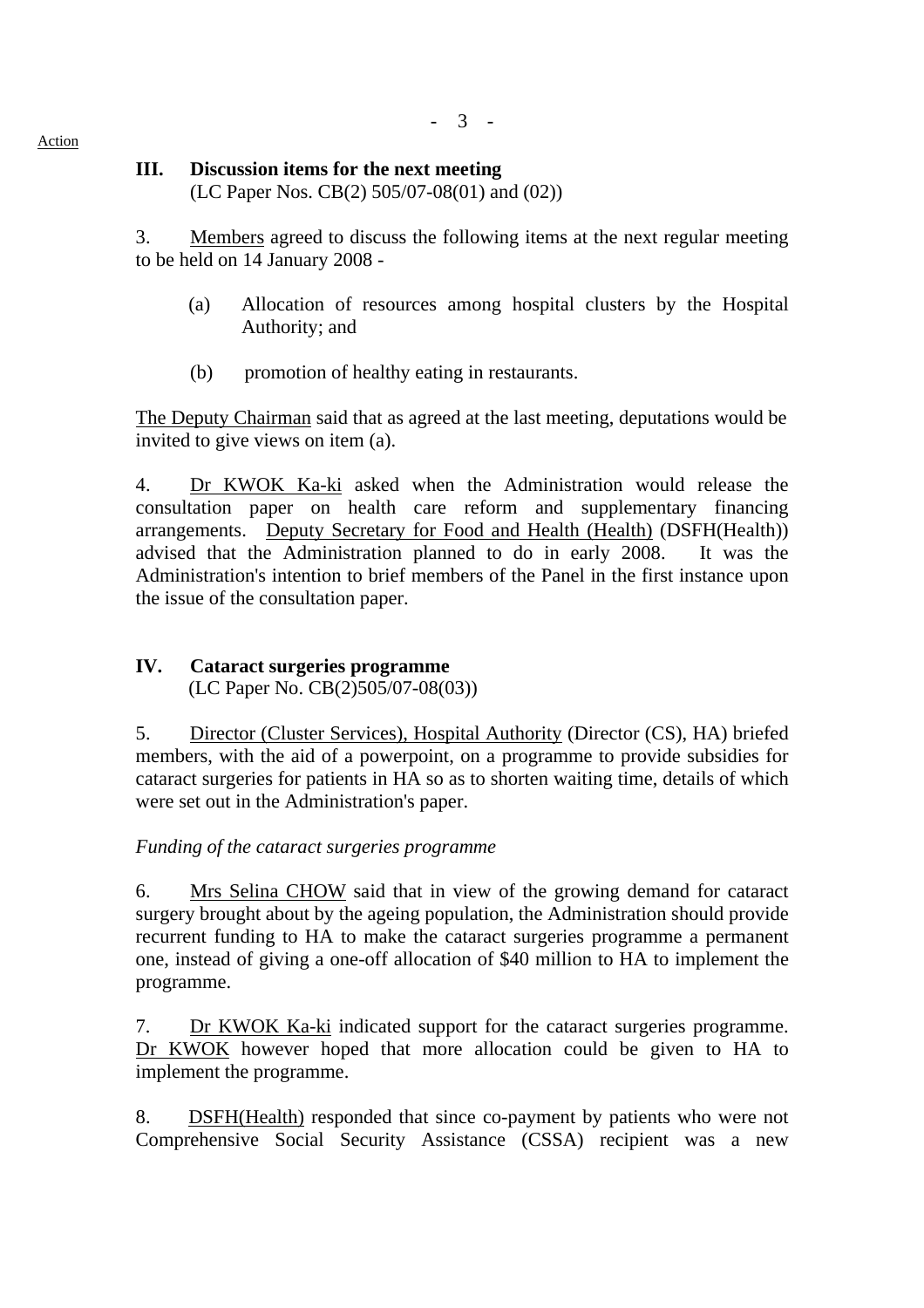#### Action

arrangement and a novel platform would be set up under the Public Private Interface/electronic Patient Record (PPI-ePR) Sharing Pilot System for recording patients' information, the Administration considered it necessary to implement the programme on a pilot basis with a view to evaluating the effectiveness of the programme.

#### *Effectiveness of the cataract surgeries programme*

9. Mr Vincent FANG noted from paragraph 2 of the Administration's paper that as at 30 June 2007, a total of 48 241 patients were on HA's waiting list for cataract surgery. Mr FANG further noted from paragraph 3 of the same that the annual clinical throughput of cataract surgery in HA was around 16 000 cases while there were around 21 000 projected new cases per year, resulting in a net increase of about 5 000 cases on the waiting list each year. As only 7 000 to 8 000 HA patients would be invited to join the cataract surgeries programme, Mr FANG expressed concern that it would take years for HA to shorten the waiting time for cataract surgery to a reasonable time period.

10. DSFH(Health) responded that patients on the waiting list who were triaged as emergency cases would be given priority treatment by HA hospitals. DSFH(Health) further said that the programme was a move in the direction advocated in the discussion paper entitled "Building a Healthy Tomorrow" issued by the Health and Medical Development Advisory Committee in July 2005 that Hong Kong's public health care service sector should target its services at acute and emergency care; for low income and under-privileged groups; illnesses that entailed high cost, advanced technology and multi-disciplinary professional team work; and training of health care professionals, whereas the private sector should be one that provided choice for the community, among other things.

11. Dr YEUNG Sum said that to better gauge the effectiveness of the programme, a ceiling on the waiting time for patients to receive cataract surgeries should be set.

#### *Capacity of HA in meeting demand for cataract surgery*

12. Mr Vincent FANG asked whether HA had the capacity to meet increasing demand for cataract service.

13. Director (CS), HA responded that given the capacity constraint, it was necessary for HA to collaborate with the private sector to increase cataract service. Director (CS), HA further said that there were currently about 100 medical practitioners who were included in the Specialist Register in the specialty of ophthalmology, in accordance with section 20K of the Medical Registration Ordinance. All private ophthalmology specialists practising in any eye centres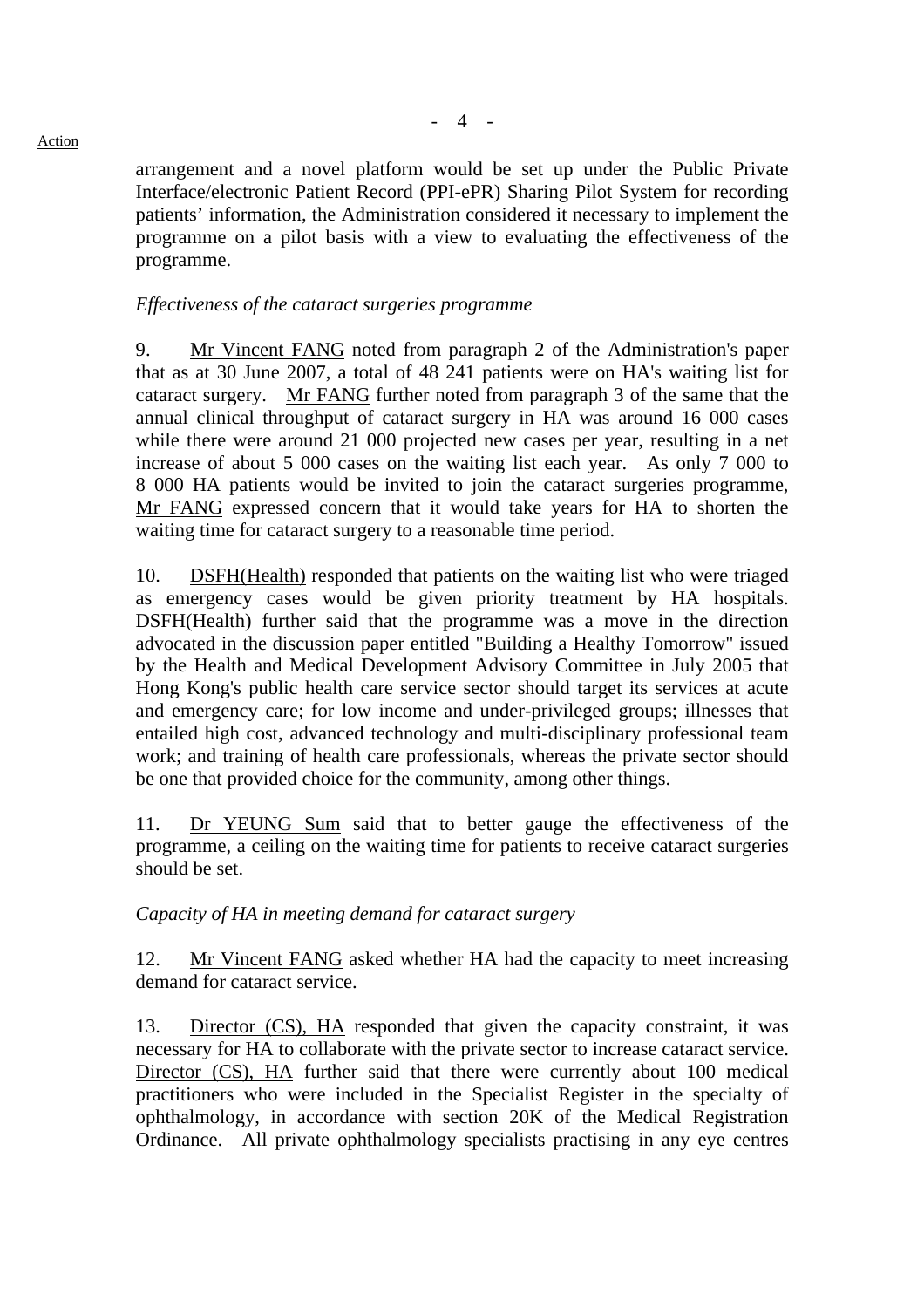and private hospitals who met the above qualification requirement could join the cataract surgeries programme through an enrolment exercise. A list of participated private healthcare providers as well as their related centres/hospitals would be compiled and distributed to the invited patients for reference and selection.

14. Dr YEUNG Sum said that the only effective way to address the present uneven distribution of workload between the public and private sectors was through health care reform and financing. Dr YEUNG urged the Administration to expeditiously publish the consultation paper on health care reform and supplementary financing arrangements.

## *Selection of patients to join the cataract surgeries programme*

15. Mrs Selina CHOW said that elderly patients should be accorded priority for participating in the cataract surgeries programme. Director (CS), HA responded that there was no need for such as almost all of the patients on HA's waiting list for cataract surgeries were elders. Director (CS), HA further said that to achieve the objective of reducing waiting time of patients for cataract surgery, priority would be given to those patients who had been waiting for the longest period on the waiting list. There were currently about 11 000 patients who had been on the waiting list for two or more years. Those who had been waiting the longest period would initially be invited in batches to participate in the programme on a voluntary basis. To be eligible for participation in the programme, a patient should require only local anaesthesia for cataract surgery.

## *Provision of subsidy for eligible patients*

16. Mrs Selina CHOW noted that CSSA patients invited to join the cataract surgeries programme would not have to pay for undertaking cataract surgeries in the private sector. Mrs CHOW urged that similar arrangements be applied to invited patients who were not CSSA recipient if they had difficulty in co-paying their surgeries provided by private ophthalmologists. Dr Fernando CHEUNG expressed similar view.

17. Director (CS), HA responded that invited patients who met the eligibility and assessment criteria for a full fee waiver under HA's fee waiver mechanism would not have to co-pay for their cataract surgeries provided by private ophthalmologists.

18. Dr Fernando CHEUNG said that to ensure that CSSA patients could benefit from the cataract surgeries programme, certain quota should be set aside for this group of patients.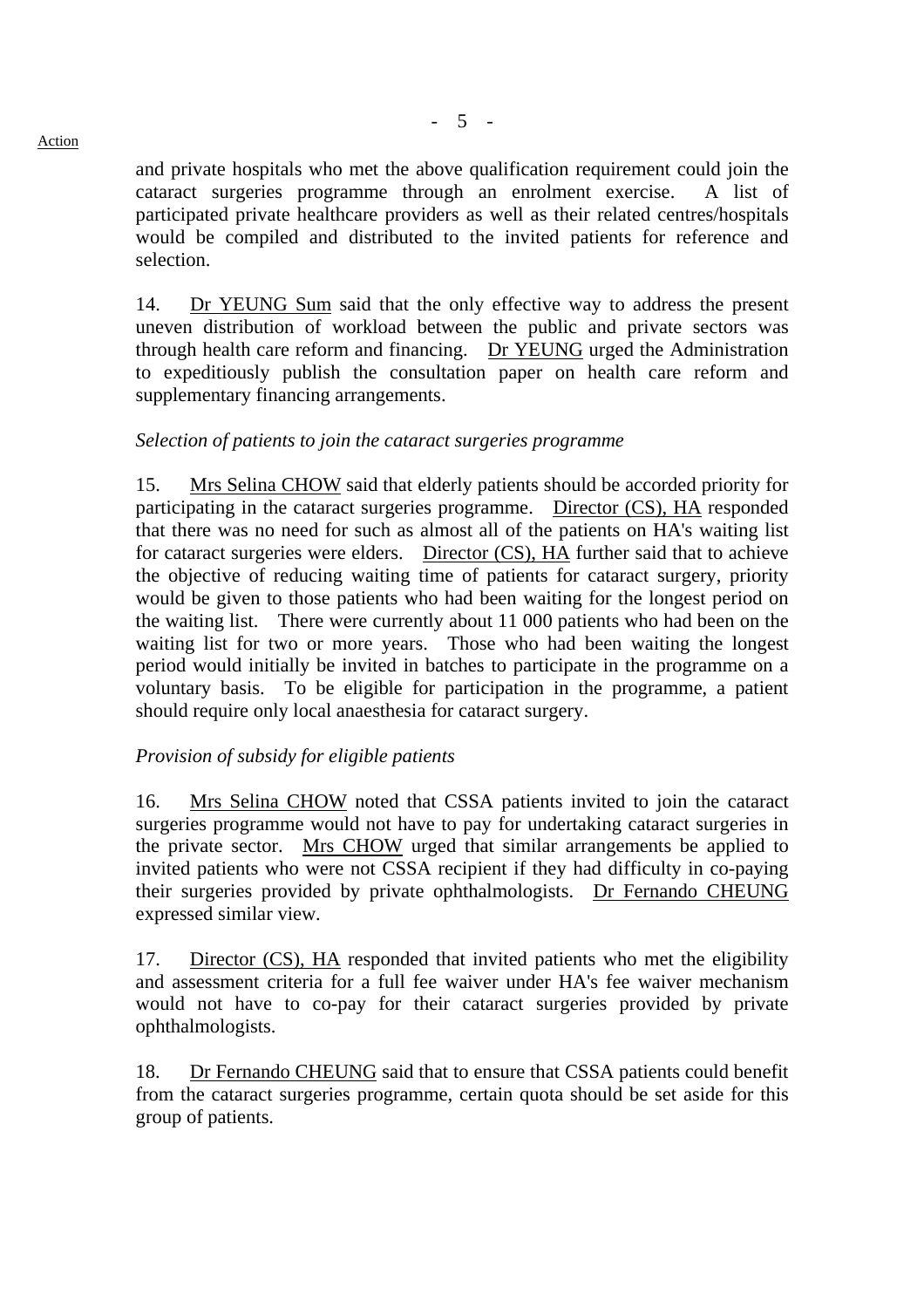19. Director (CS), HA pointed out that the target patients of the cataract surgeries programme were those who had been waiting longest on HA's waiting list and required only local anaesthesia for the surgery. It was estimated that about 20% of invited patients were CSSA recipients. Director (CS), HA further said that as invited CSSA patients would not have to pay for their surgeries regardless of whether the surgeries were done in HA hospitals/clinics or in the private sector, it was believed that all of them would join the programme. This however might not be the case for invited patients who were not on CSSA, as some of them might choose to stay in normal HA's waiting list.

20. Dr Fernando CHEUNG noted that invited CSSA patients might also participate in the cataract surgeries programme with no need of co-payment, as private providers might offer to conduct the surgery at the subsidised rate without the need for any co-payment. Dr CHEUNG asked about the estimated number of such cases.

21. Director (CS), HA responded that he did not have the information requested by Dr CHEUNG in paragraph 20 above at this stage, until after the participated private healthcare providers had indicated how many cataract surgeries at the subsidised rate they were willing to conduct.

22. Dr KWOK Ka-ki asked whether consideration could be given to setting aside a special fund targeting at reducing the waiting time of CSSA patients for cataract surgery not invited to join the cataract surgeries programme.

23. Director (CS), HA responded that donations from organisations/individuals had and would continue be used to perform cataract surgeries to patients who were on CSSA. For instance, through the assistance from the Lions Eye Bank of Hong Kong, some 2 500 additional cataract surgeries had been performed on patients who were CSSA recipients in the past 18 months.

24. Miss CHAN Yuen-han said that needy patients not on CSSA could ill afford to co-pay for their cataract surgeries provided by the private sector. In the light of this, HA should re-visit the provision of subsidy under the cataract surgeries programme, having regard to the number of such patients involved.

25. DSFH(Health) explained that the provision of subsidy under the cataract surgeries programme was to encourage patients who are able to afford the co-payment to choose to use cataract service in the private sector. Patients who chose not to join the programme could stay in HA's waiting list to receive the heavily-subsidised cataract service provided by HA hospitals/clinics. But in general all patients could benefit from the programme as the overall waiting time for surgeries would be shortened.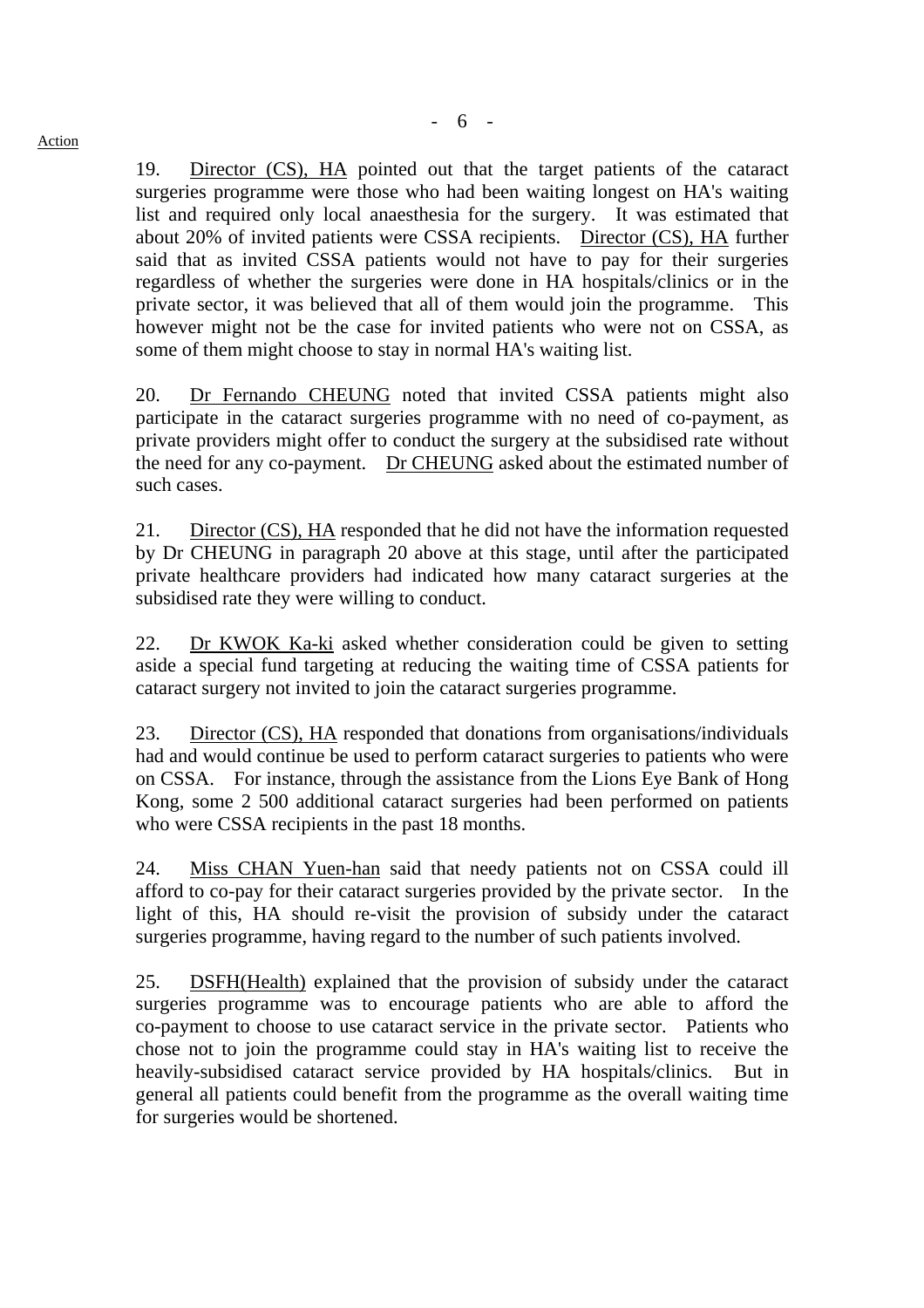## 26. Dr KWOK Ka-ki said that in order to enable eligible non-CSSA patients with limited economic means to undergo cataract surgery in the private sector, the amount of subsidy should increase from \$5,000 to, say, \$8,000. Dr KWOK then asked about the basis for determining the amount of subsidy at \$5,000 for the cataract surgeries programme.

27. Director (CS), HA responded that the \$5,000 subsidy was based on the marginal cost for HA to perform one cataract surgery outside its normal annual cataract throughout of around 16 000 cases. The \$5,000 fee would cover partial staff costs and consumables, but excluding premises fee and other operating expenses.

## *Service monitoring*

28. Dr Joseph LEE asked whether it was HA's plan to publicise the names of those participating private ophthalmologists whose surgeries conducted resulted in adverse clinical outcome.

29. Director (CS), HA responded that HA would closely monitor the clinical outcomes of surgeries conducted by participating private ophthalmologists via the PPI-ePR (Cataract Profile) system platform. HA would de-register those private ophthalmologists whose surgeries had unusual complications, after reviewed by an Expert Committee.

## *Conclusion*

30. In closing, Dr Joseph LEE said that members were supportive of the cataract surgeries programme. Some members were however of the view that the amount of subsidy for patients to undergo surgery in the private sector should be increased to enable non-CSSA patients with meagre means to use such service.

# **V. Hospital Authority Sentinel Event Policy**

(LC Paper No. CB(2)505/07-08(04))

31. Director (Quality & Safety), HA briefed members on the sentinel event policy of HA, details of which were given in the Administration's paper.

32. Chief Executive, HA (CE, HA) sought members' understanding that there would be the impression of increased adverse medical incidents in HA in the short term, as a result of implementing the sentinel event policy in October 2007 to make these incidents public. As a measure to further improve service quality and safety, it was HA's plan to adopt an evidence-based approach in measuring patient outcome by carrying out clinical audits, such as measuring surgical outcome,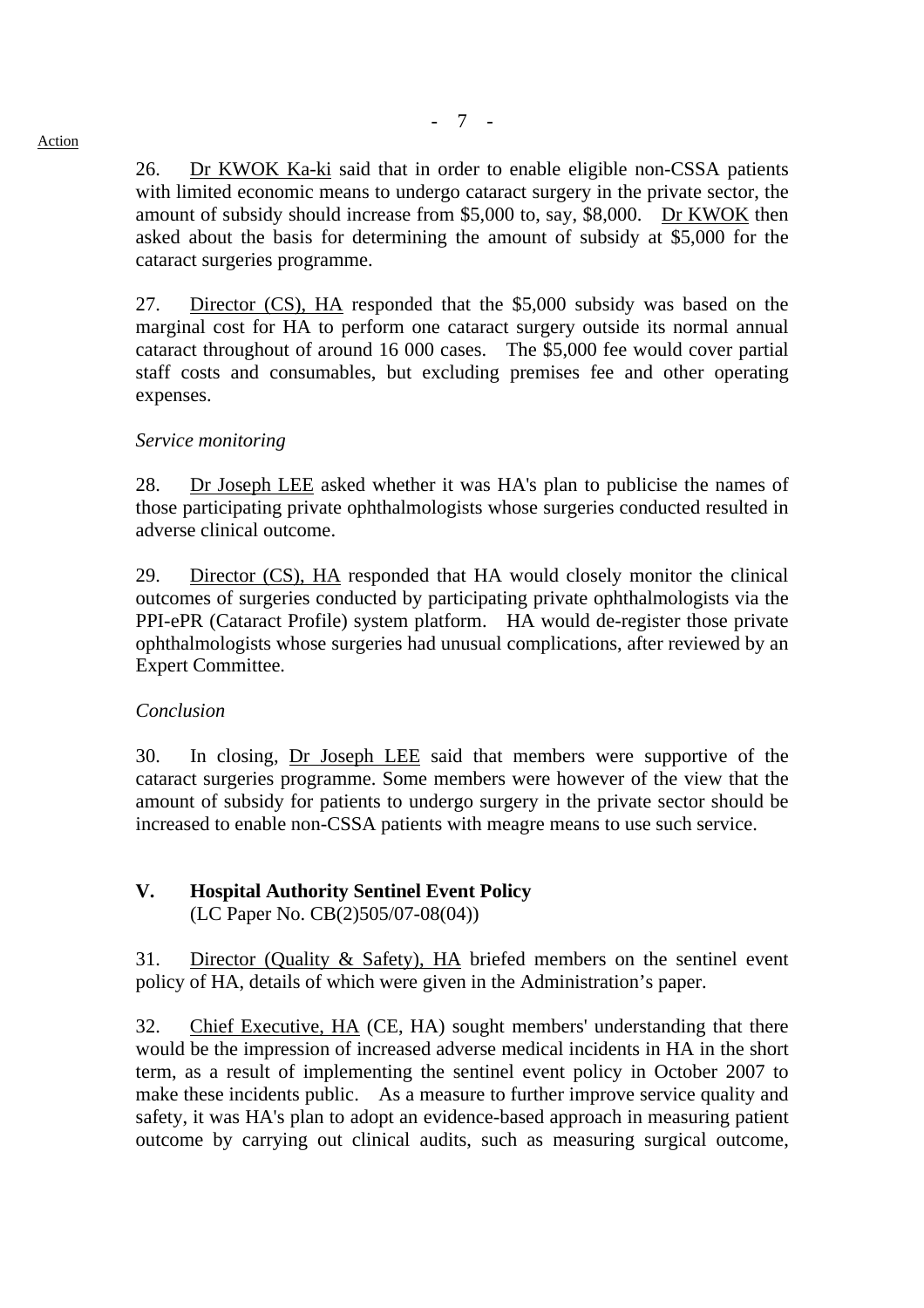across HA next year.

33. Whilst welcoming the sentinel event reporting system, Dr KWOK Ka-ki expressed concern that frontline staff often bore the blame for medical errors, which was unfair as they had to shoulder heavy workload and work long hours. Dr KWOK asked HA how many of the serious medical errors occurred in the past six months were due to human errors and system errors respectively.

34. CE, HA responded that reports of the root cause analysis of medical incidents so far revealed that these incidents were caused by a mix of human and system factors. Although heavy workload had not been found to be a contributing factor to the sentinel events, it could not be ruled out as a possible cause for medical incidents in future. HA was concerned about the heavy workload of its frontline healthcare staff, and had been tackling the issue by reducing the long working hours of doctors, and the high nurse-to-patient ratio also needed addressing. CE, HA further said that HA took a "Just Culture" approach in considering disciplinary action which emphasised a learning approach rather than blaming staff. If investigation reviewed that staff involved in a sentinel event were negligent, the case would be dealt with in accordance with the prevailing HA human resources policy and established disciplinary mechanism. Senior management would be held responsible if they were found to be negligent or if the incident was caused by system failure, such as a lack of clear protocols or guidelines.

35. DSFH(Health) hoped that the public would not view the implementation of the sentinel event policy by HA as laying the blame on the staff involved, as the policy was intended to encourage staff to report sentinel events so that lessons could be learnt from the events to prevent similar medical incidents from happening in the future.

36. Dr Fernando CHEUNG welcomed the implementation of sentinel event policy by HA to further strengthen the reporting, management and monitoring of adverse medical incidents classified as sentinel events in public hospitals. Dr CHEUNG however expressed concern about under-reporting of sentinel events by HA staff, having regard to the vague description of one of the nine specified types of sentinel events required to be reported through a mechanism under HA within 24 hours upon awareness of their occurrence, i.e. "Unexpected death or serious disability reasonably believed to be preventable (not related to the natural course of the individual's illness or underlying conditions), as set out in paragraph 6(i) of the Administration's paper.

37. Director (Quality & Safety), HA responded that under-reporting of medical incidents by HA staff would not arise because firstly, regardless of whether the incidents fell within the nine specified types of sentinel events set out in paragraph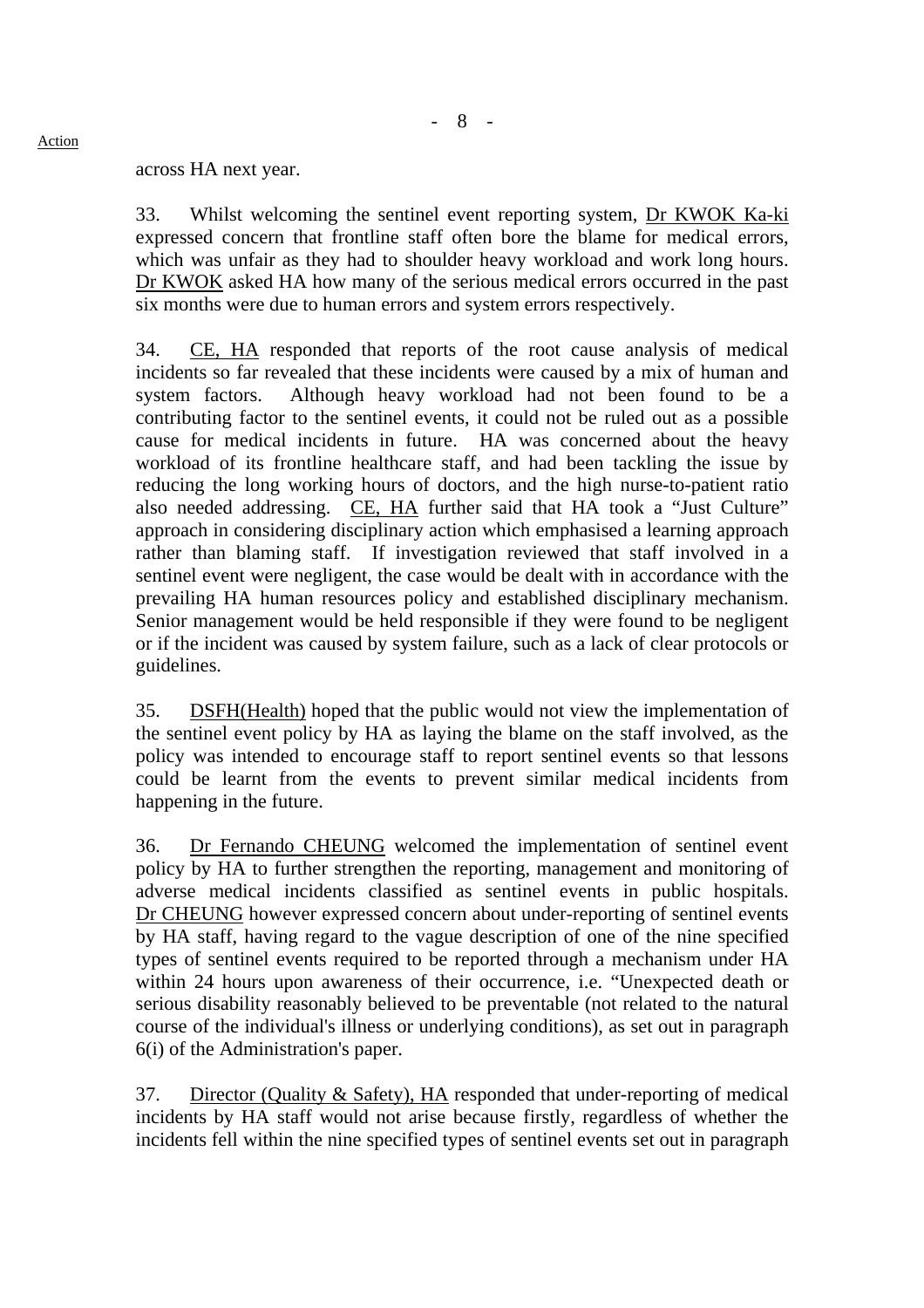6 of the Administration's paper, the hospital concerned was required to report medical incidents via the HA-wide electronic Advance Incident Reporting System (AIRS) which had been put in place since March 2006. Secondly, actions to be taken by the hospital cluster concerned and by HA Head Office for a sentinel event, as mentioned in paragraphs 7 and 8 of the Administration's paper respectively, would also be required for major incidents which did not fall within any of the aforesaid nine categories if warranted.

38. Miss CHAN Yuen-han indicated support for HA's sentinel event policy for improving patient safety. Miss CHAN enquired whether staff had been consulted on the new reporting system, as the implementation of which would add to the already heavy workload of frontline healthcare staff.

39. CE, HA responded that the implementation of the sentinel event reporting system would not increase the workload of frontline staff, as they were presently required to report all medical incidents via AIRS. On the contrary, staff would know how to better manage a serious medical incident in which they were involved and prevent extra pressure arising from medical incidents in the future.

40. Director (Quality & Safety), HA said that HA had consulted staff of all hospital clusters before implementing the new reporting system, and responses from staff were generally positive. Director (Quality & Safety), HA further said that each hospital cluster had a critical incident support team that stood ready to render support to staff involved in medical incidents.

41. Dr YEUNG Sum said that the sentinel event policy of HA should be underpinned by the following principles: (i) ensuring the independence of the investigation panel; (ii) disclosing the event to the public within a specified time frame but only after the patient and his/her family had been informed of the incident; (iii) prompt implementation of improvement measures; and (iv) appropriate compensation to patients concerned.

42. CE, HA responded that not all sentinel events would call for the appointment of an investigation panel, for instance, cases involving death of an in-patient from suicide did not normally warrant the setting up of such a panel. CE, HA further said that upon the occurrence of a sentinel event, the patient concerned and his/her family would invariably be notified before the event was made known to the public. To enhance accountability to the public, HA would compile, every six months, a report on sentinel events for release to the public, and the first report covering the period from October 2007 to April 2008 was expected to be released to the public in June 2008. Furthermore, a "Risk Alert" bulletin would be issued on a bi-monthly basis to all HA staff on the learning points from the reported sentinel events. As regards compensation to patients, CE, HA pointed out that it would be a matter for the court to decide.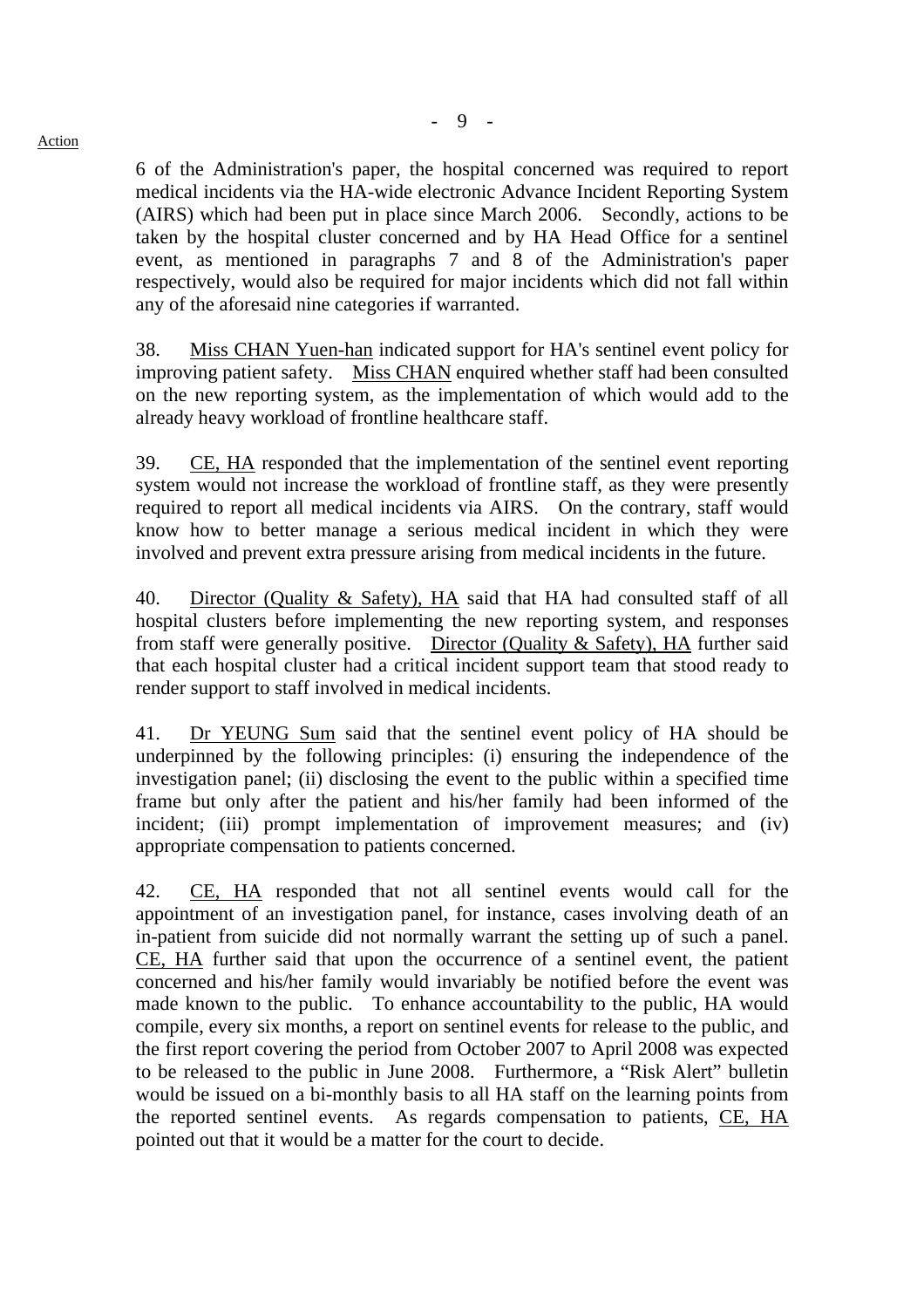43. In closing, Dr Joseph LEE hoped that the sentinel event reporting system could be made more open and transparent to instil greater public confidence in HA services.

# **VI. Review of Hospital Authority's Private Patient Revenue Management System**

(LC Paper No. CB(2)505/07-08(05) and (06))

44. Director (Finance), HA briefed members on the findings of an internal review conducted by HA on its private patient revenue management system, details of which were set out in the Administration's paper (LC Paper No. CB(2)505/07-08(05)).

45. Dr KWOK Ka-ki said that the two universities with medical faculties, i.e. the University of Hong Kong (HKU) and the Chinese University of Hong Kong (CUHK), apportioned income generated from private patient services to staff providing such services. For instance, the Li Ka Shing Faculty of Medicine of HKU had apportioned as high as 50% of the income from private patient services to the staff concerned since April last year. In the light of this, Dr KWOK asked the following questions -

- (a) when would HKU draw up the guidelines and criteria for the granting of fee waiver to private patients;
- (b) how frequent would HA conduct sample checking of medical records against the billing records of private patients to ensure that all private services were properly recorded and billed according to the prevailing fees and charges;
- (c) whether the development of a new patient billing system for further integration of the different billing and clinical systems of HA could be expedited; and
- (d) whether HA could fully recover the costs for its private services under the existing fee sharing arrangements between HA and the two universities with medical faculties.
- 46. Director (Finance), HA responded as follows
	- (a) it was HA's understanding that HKU was reviewing the criteria for granting fee waiver to private patients. Queen Mary Hospital (QMH) was following up with HKU on the documentation of a more formal fee waiver system which included open and transparent guidelines.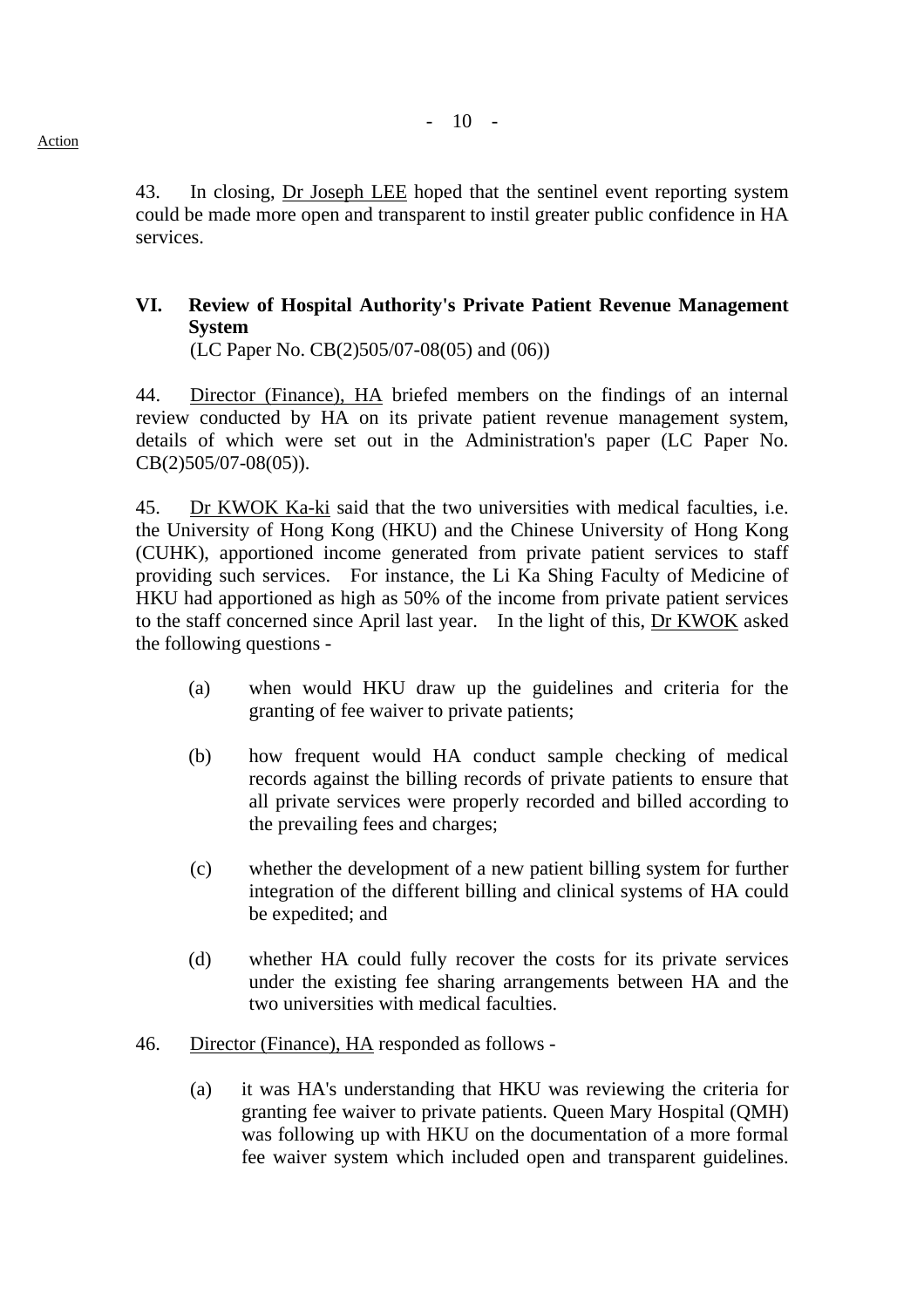This was to ensure that pre-approval for fee waiver to private patients was obtained from HKU prior to medical services being rendered, and would help reduce the potential risk of inappropriate fee waivers being granted by individual HKU staff;

- (b) as checking of medical records to billing records was time-consuming, only several medical records of private patients in QMH and PWH would be selected each month for checking to avoid increasing the already heavy workload of frontline healthcare staff. The number of samples for checking might appear small, it nevertheless represented more than 10% of the private patient cases handled by each of the two teaching hospitals;
- (c) there would be practical difficulty in advancing the completion time of the development of the new patient billing system, as such development involved full integration and automation of the charging process requiring complex multi-system interfaces from and modification of various clinical systems and standardisation of the definition of services; and
- (d) HA charged market rates for its private patient services, which were set at least at the cost recovery levels, to ensure that the normal operation of the private markets would not be interfered. Under the fee sharing arrangements for private patient services agreed between HA and the two universities with medical faculties, there was no refund to the universities after collection of maintenance and medication fees by HA because all the costs were borne by HA. For income earned from doctor fee (for in-patient), consultation fee (for out-patient), and itemised charges (for both in and out-patients, including diagnostic and therapeutic/operative procedures), it was shared between the relevant clusters of HA and the universities ranging from 25% and 75% respectively. For instance, the universities would receive 75% of the fee collected for surgery, while HA would retain the remaining 25%.
- 47. DSFH(Health) supplemented as follows
	- (a) HA's private patient services was provided on a limited scale, i.e. less than 1% of the overall services provided at HA, to offer patients with the means for accessing specialised services not generally available in the private sector;
	- (b) to ensure that public medical services would not be adversely affected by the provision of private patient services, there were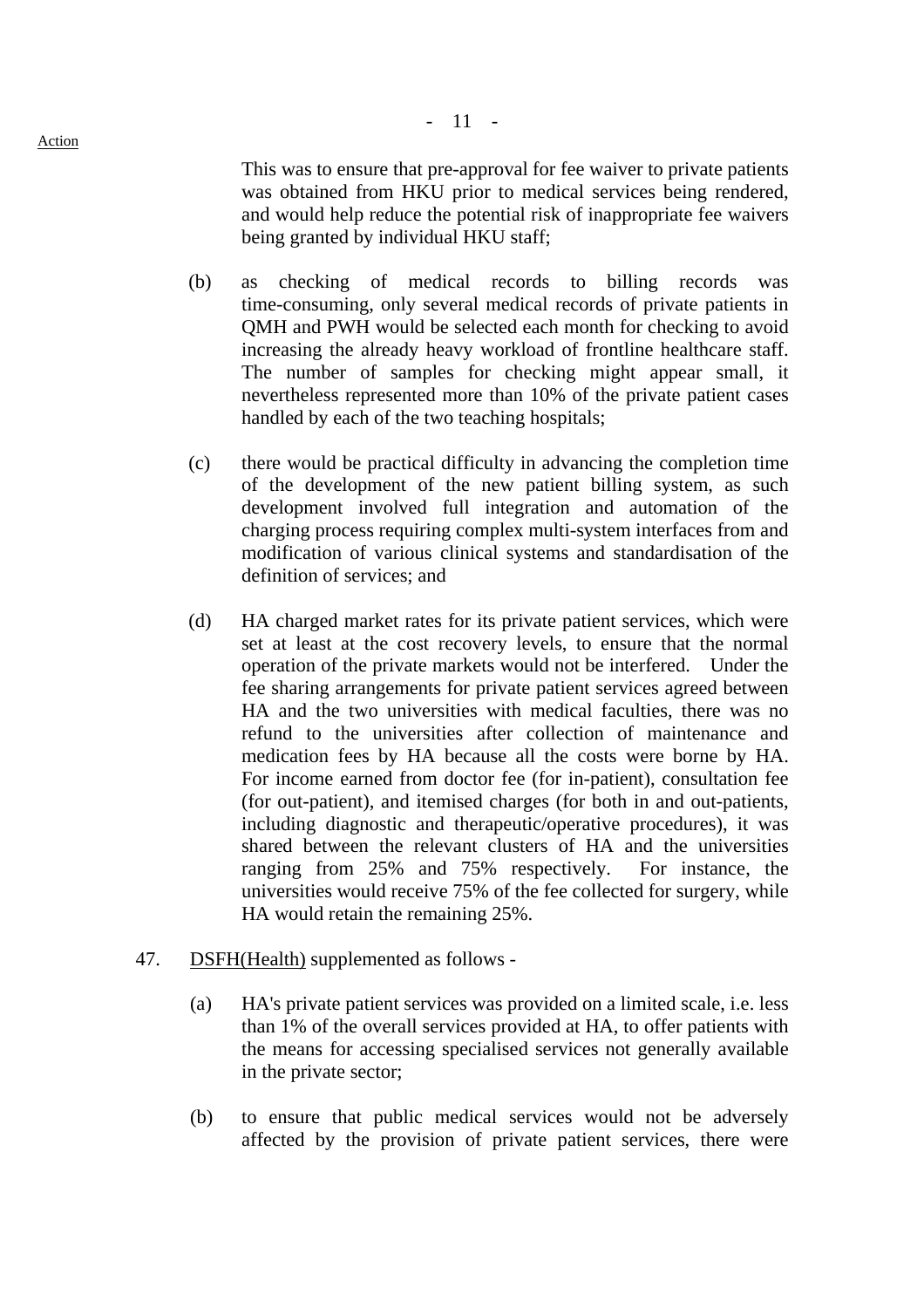guidelines in place at public hospitals which restricted the time each doctor could devote to such services. There was also agreement between the Government and HA that the total number of private beds in public hospitals should be limited to a maximum of 379 beds only; and

- (c) neither HA nor the Government possessed information or had a say on how the two universities apportioned their income generated from private patient services, as the universities had full autonomy in the management of their internal affairs and finance. In the provision of private patient services, the primary concern of HA was to ensure that such services would not adversely affect public patient services and that income generated from such services were properly recorded, charged and audited.
- 48. Mrs Selina CHOW asked the following questions
	- (a) whether, and if so, what action would be taken by HA to expedite the private patient billing process, prior to the implementation of the new patient billing system;
	- (b) whether HA had encountered any problem in the collection of fees for private patient services; and
	- (c) when the review on the variations in practice between different hospitals on the billing of private patients would commence.
- 49. Director (Finance), HA responded as follows
	- (a) to ensure timely billing of private patient services until the implementation of the new patient billing system, the two teaching hospitals had agreed to target the issuance of final bills for private patient services within seven days from discharge;
	- (b) default payment of fees was not a problem for private patient services generally; and
	- (c) it was envisaged that HA could start discussing with the two universities early next year on removing the variations in practice by QMH and PWH on the billing of private patients.

50. In closing, Dr YEUNG Sum suggested to invite representatives from HKU and CUHK to discuss billing arrangements for private patients at a future meeting. Dr KWOK Ka-ki expressed support. Dr Joseph LEE said that the matter should be referred to the Chairman for consideration.